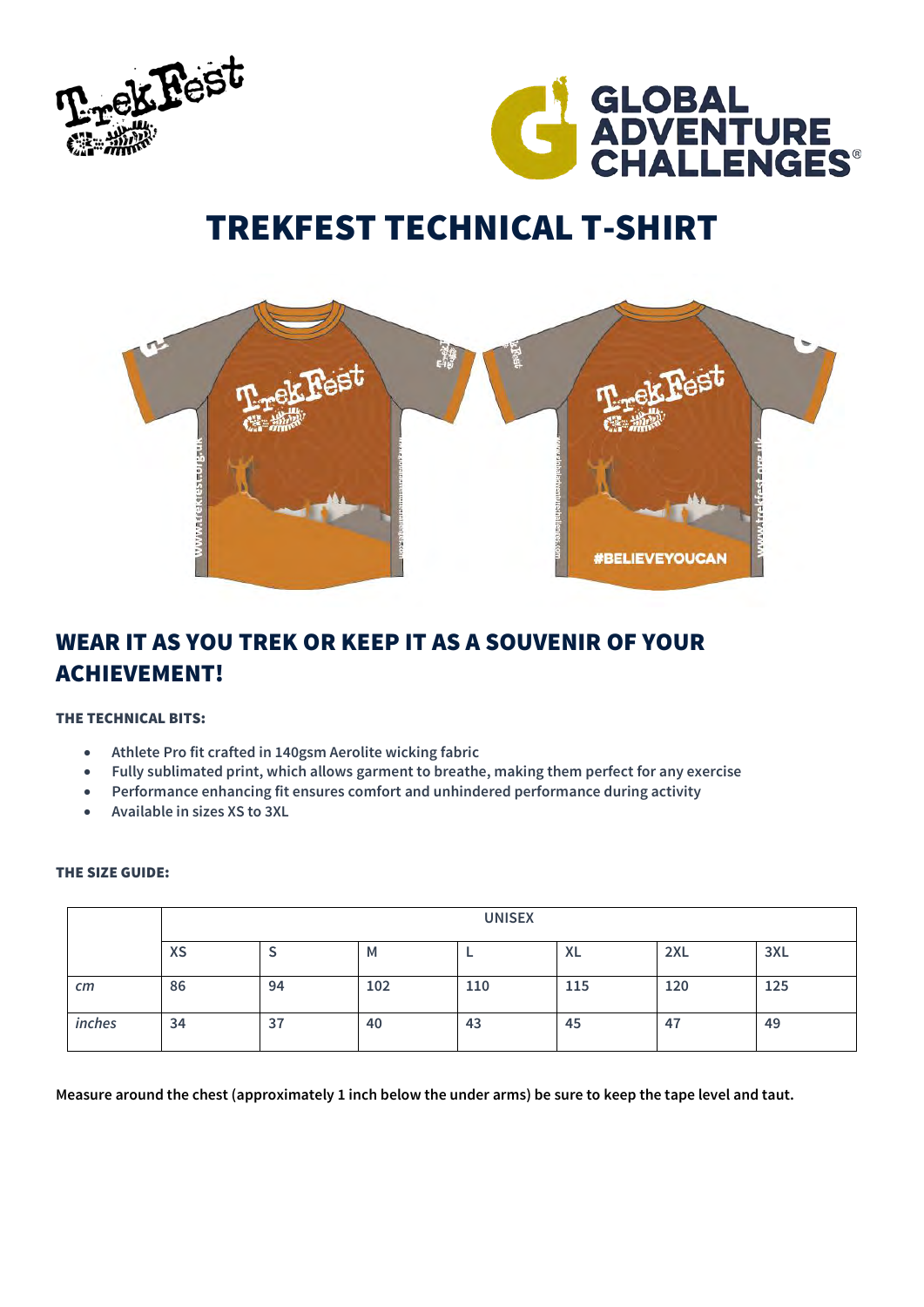



# TREKFEST NECK TUBE



## THE TECHNICAL BITS:

**Made with 100% Coolmax Microfiber with Rain Repel technology and a seamless tube for maximum comfort, they're perfect for whatever weather the day brings and you can wear it in more than 12 different ways! As a scarf or balaclava to protect you from the wind, as a hair tie or headband if the sun is out, or even just keep it as a wristband.**